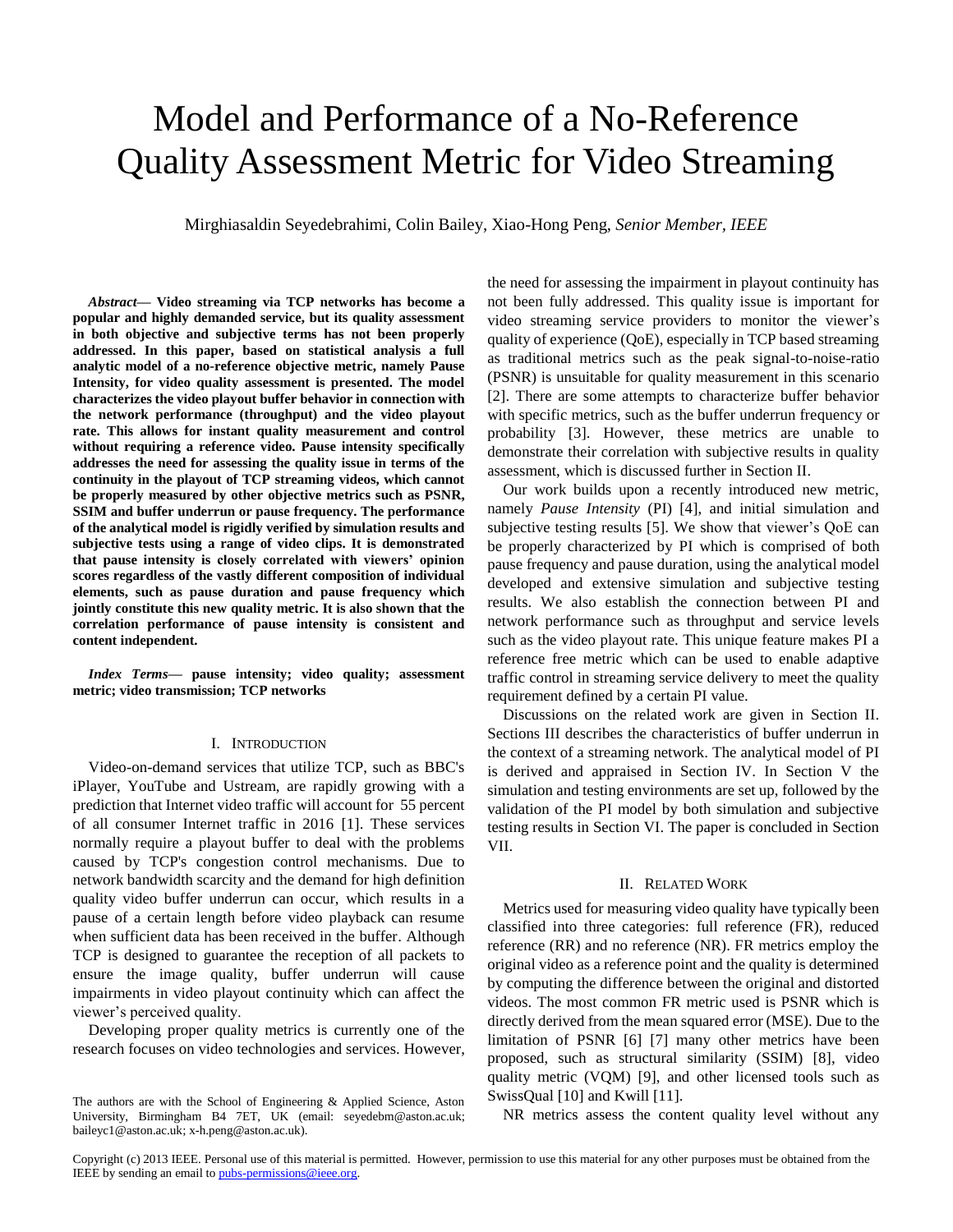

Fig. 1. Video streaming architecture

knowledge of the original material. Commonly, this is done by identifying artifacts such as blurriness, blockiness, sharpness or a combination of related artifacts. Ferzli [12] and Liu [13] show that their metrics on blurriness and blockiness, respectively, is highly correlated with subjective data. The above metrics characterize the typical examples of artifacts that occur in best effort networks where data delivery is not guaranteed. In a TCP based streaming session, however, the artifacts such as blockiness, blurring and sharpness are not typically experienced as data delivery is ensured.

The work we present falls into the NR category and is concerned with a video evaluation tool for TCP based streaming. Other studies in this category have investigated varied aspects in the buffer underrun phenomenon. Kim [3] proposed a model to find a desirable buffer size determined by network characteristics and the underrun probability. However, no satisfaction assessment is carried out apart from an assumption that a higher underrun probability can result in greater dissatisfaction.

The buffer starvation probability is a similar term to underrun probability, pause frequency, underflow probability or jitter frequency. It has been shown [14] that the starvation probability can be reduced by optimizing buffer settings and playout rate smoothing factors. The analysis of buffer delay has also been carried out, giving the conditions to avoid overflow and underflow in time varying channels [15] and the delay-underflow trade-off in a lossy network [16].

There are also schemes intended to control and reduce pause occurrence by using TCP-friendly stream rate adaptation to the changes in buffer occupancy [17] or optimizing TCP bandwidth allocation [18]. In [19] the buffer occupancy and network status have been used to evaluate and optimize the end user's perceived quality for video streaming, concerning the received video resolution levels but without considering continuity. The importance of mitigating buffer underrun in TCP based streaming has been highlighted in a recent survey paper [20].

Those metrics used to characterize buffer behavior including buffer-underrun or pause frequency and its related parameters fall short since they do not reflect viewer's QoE. This fact will be verified later in Section VI using subjective assessment results. We will also prove that the new objective assessment metric, pause intensity, can precisely quantify the buffer underrun effect on the viewer's perception of playout quality, and that its correlation with the viewer's QoE is content independent.



Fig. 2. Buffer structure with related settings.



III. THE CHARACTERISTICS OF BUFFER UNDERRUN

In this section, the nature of buffer underrun and the resulting impairments are discussed. Buffer underrun is typically a result of inefficiency in the network due to bandwidth limitation and/or packet loss (e.g. TCP/IP over WiFi, congested network) which results in a throughput less than the required decoding rate of the video.

A pause is defined in this work as a temporary suspension of play followed by a period of playback which resumes from where the pause occurred. An overview of a typical streaming network is shown in Fig. 1. The video player (decoder) provides the sink for the outgoing packets. The rate of the successfully received data from the TCP connection or termed throughput, *η*, is a function of the packet loss probability, *p*, of the network. The required video playout rate, *λ*, is a characteristic of the video codec which is determined by the visual quality required of the video.

Our discussion is focused on the frequent buffer underrun phenomenon with different play-pause durations due to the throughput being less than the playout rate required of the video. Fig. 2 shows the structure of the playout buffer in connection with the network. The size of the playout buffer in the receiver is typically large enough to absorb the effect of small fluctuations in the network throughput and usually of sufficient size to store a few seconds worth of video data. The predefined threshold for video playback is referred to as *qmax*. Video playback will cease whenever the amount of stored packets in the buffer is less than the minimum threshold *qmin*. The packets are sorted using a FIFO algorithm. The instant occupancy of the buffer is referred to as *q*.

When the video is played, an initial delay is experienced from the moment when the buffer receives data until the buffer occupancy reaches *qmax*. Following the initial delay, playback starts and one of three scenarios may take place as illustrated in Fig. 3. Actually in the case where the average throughput is greater than or equal to the required playout rate  $\lambda$ ,  $(\eta_{average} \ge \lambda)$ , and provided that the receiver has enough memory to buffer the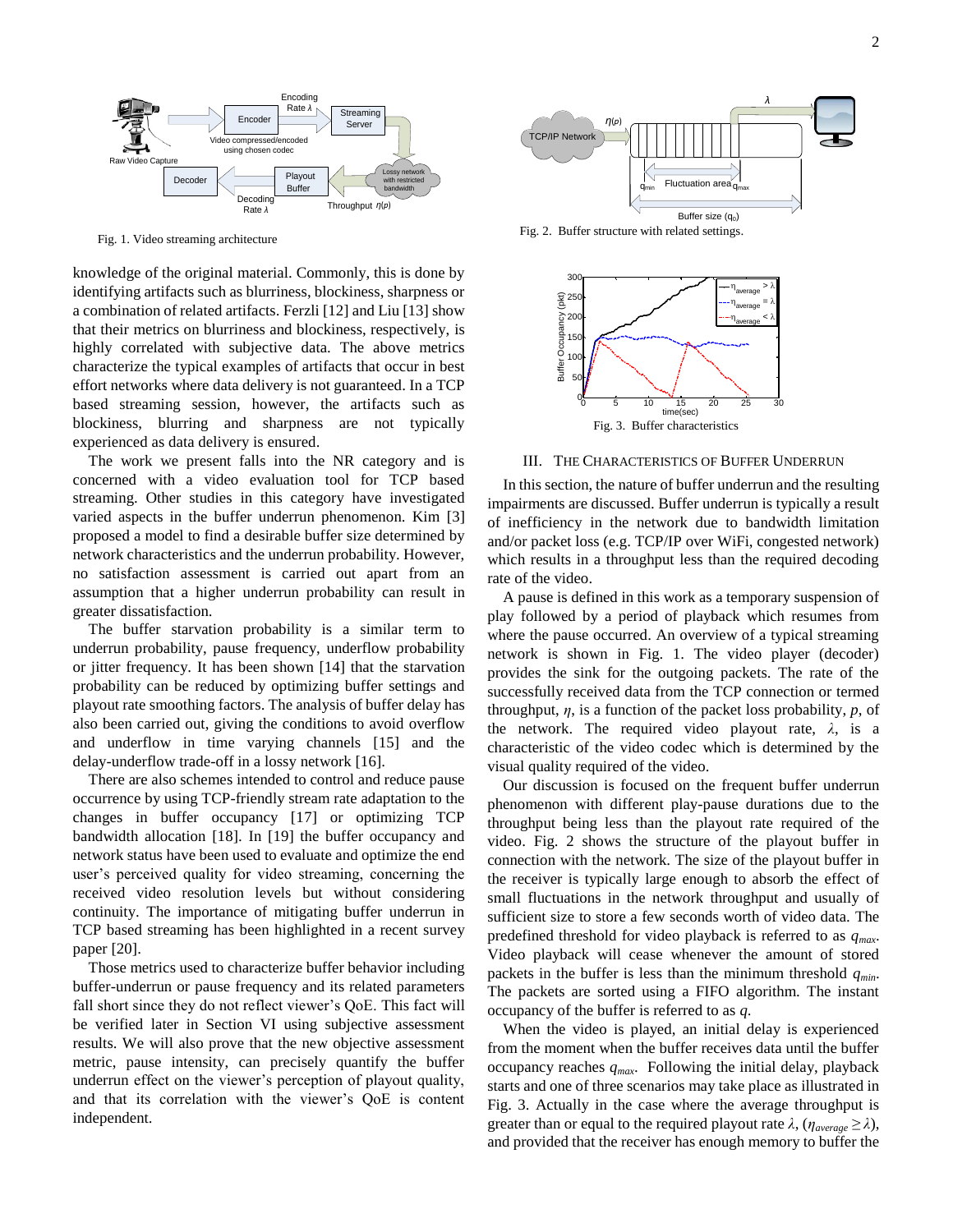received data, there will be just an initial delay occurrence followed by a long period of video playback.

When the available network throughput is less than *λ*. Pause events will be experienced whenever the amount of data in the buffer falls below *qmin*. This is the basis for our analytical model presented in Section IV.

## IV. MODEL OF PAUSE INTENSITY

In this section, we show that the behavior of pause and play events during the playback follows the performance of throughput in a lossy channel. The characteristics of these events and throughput can be described using a unimodal probability density function (pdf) with their statistical moments (e.g. the mean values). Using the mean values we are able to develop a simple model for the playback buffer and derive the closed form formulations for pause duration, pause frequency and ultimately the pause intensity, as a function of throughput, video playout rate and receiver buffer settings.

## *A. Throughput Characteristics*

Pause occurrence during the playback of a video stream is mainly caused by insufficient incoming data rate of the buffer or network throughput due to packet loss. Packet loss as a stochastic process has been studied extensively in the context of TCP/IP network [21]-[23]. Since the detailed characteristics of the distribution of packet loss and throughput (e.g. average, skewness and kurtosis) depend on the network structure and traffic status, the following assumptions and considerations have been made for the subsequent discussions:

a) Bernoulli, Geometric and Gamma functions have been employed to fit the loss event distribution functions [21]-[23]. A continuous Gamma density function as the distribution function of 'probability of packet loss',  $p_l$ , is used in this work, so that any of the above mentioned functions could be utilized and compared. Fig. 4(a) shows an example of the assumed pdf of  $p_l$ ,  $f_P(p_l)$ , with an average packet loss rate of 0.02 and generated using *Gamma* ( $k=2.8$ ,  $\theta=0.7$ ) where *k* and  $\theta$  are the shape and scale of a gamma distribution, respectively.

b) Although throughput monotonically decreases with respect to the packet loss rate in a TCP connection, the shape and pace of the change depend on the exact variant of TCP and the type of the network involved. For the rest of this work we adopt the widely accepted TCP-Reno model [24] and related specifications [25] for network throughput analysis. The throughput for a TCP-Reno connection is given as [24]:

$$
\eta(p_l) = \begin{cases} \frac{1}{R\sqrt{\frac{2bp_l}{3} + T_0min\left(1, 3\sqrt{\frac{3bp_l}{8}}\right)}p_l(1+32p_l^2)} & \text{with timeout} \\ \frac{1}{R\sqrt{\frac{3}{2bp_l}}} & \text{without timeout} \end{cases}
$$
(1)

where  $T_0$  is the timeout in TCP-Reno and *R* is the round trip time. The throughput model without the timeout effect in (1) is invertible but not sufficient to analyze the pause duration behavior. Therefore, the non-invertible model of throughput with the timeout effect will be used in the rest of the paper. The number of rounds for each increment in window size, *b*, in compliance with our simulation setting is assumed to be 2.



Fig. 4. Examined pdf of (a) the probability of packet loss and (b) achieved throughput.

Furthermore, the adequate range of  $p_l$  lower than 0.12 will satisfy the condition to assume  $min( 1, 3 \frac{3}{2}$  $\left(\frac{bp_l}{8}\right) = 3\sqrt{\frac{3}{2}}$  $\frac{bp_l}{8}$ . Hence the throughput concerned as a function of  $p_l$  is:

$$
\eta_{Reno}(p_l) = \frac{1}{\frac{2R}{\sqrt{3}}p_l^{\frac{1}{2} + \frac{3\sqrt{3}T_0}{2}}p_l^{\frac{3}{2}}(1+32p_l^2)}
$$
 (2)

The actual throughput of a TCP connection is also affected by the advertised window setting from the receiver side and bandwidth limitation due to a bottleneck in this connection. This will be considered later in the model formulation and evaluation.

c) To find out the transformed pdf of a random function (i.e. throughput, *η*) based on the known pdf of its random variable (i.e. probability of packet loss,  $p_l$ ), the following relation will be used when the function is invertible.

Given a function  $y=g(x)$ , if the distribution function of x is known as  $f_x(x)$ , then the distribution function of *y* is given by

$$
f_Y(y) = \frac{f_X(g^{-1}(y))}{|g'(g^{-1}(y))|} \tag{3}
$$

A variation of (3) in the case of *y* being a non-invertible function is

$$
f_Y(y) = \sum_i \frac{f_X(x_i)}{|g'(x_i)|} \tag{4}
$$

in which  $x_i$  is the *i-th* root of  $y = g(x)$  for a given value of *y*. This relation can be applied to finding the pdf of throughput,  $\eta(p_l)$ , based on the known pdf of  $p_l$  without an explicitly inverted  $p_l(\eta)$ . Since  $\eta$  monotonically decreases with respect to  $p_l$ , it is possible to solve (2) numerically for a given value of *η* and find the corresponding pdf,  $f_H$ , using (4). Fig. 4(b) shows the achieved pdf of throughput for the given pdf of the packet loss probability. To evaluate the accuracy of this approach, a histogram of 5000 calculated values of throughput is shown alongside. Throughput values are calculated based on random packet loss rates derived from the given Gamma pdf. The comparison shows a good compliance and an increase in accuracy when the number of samples is large.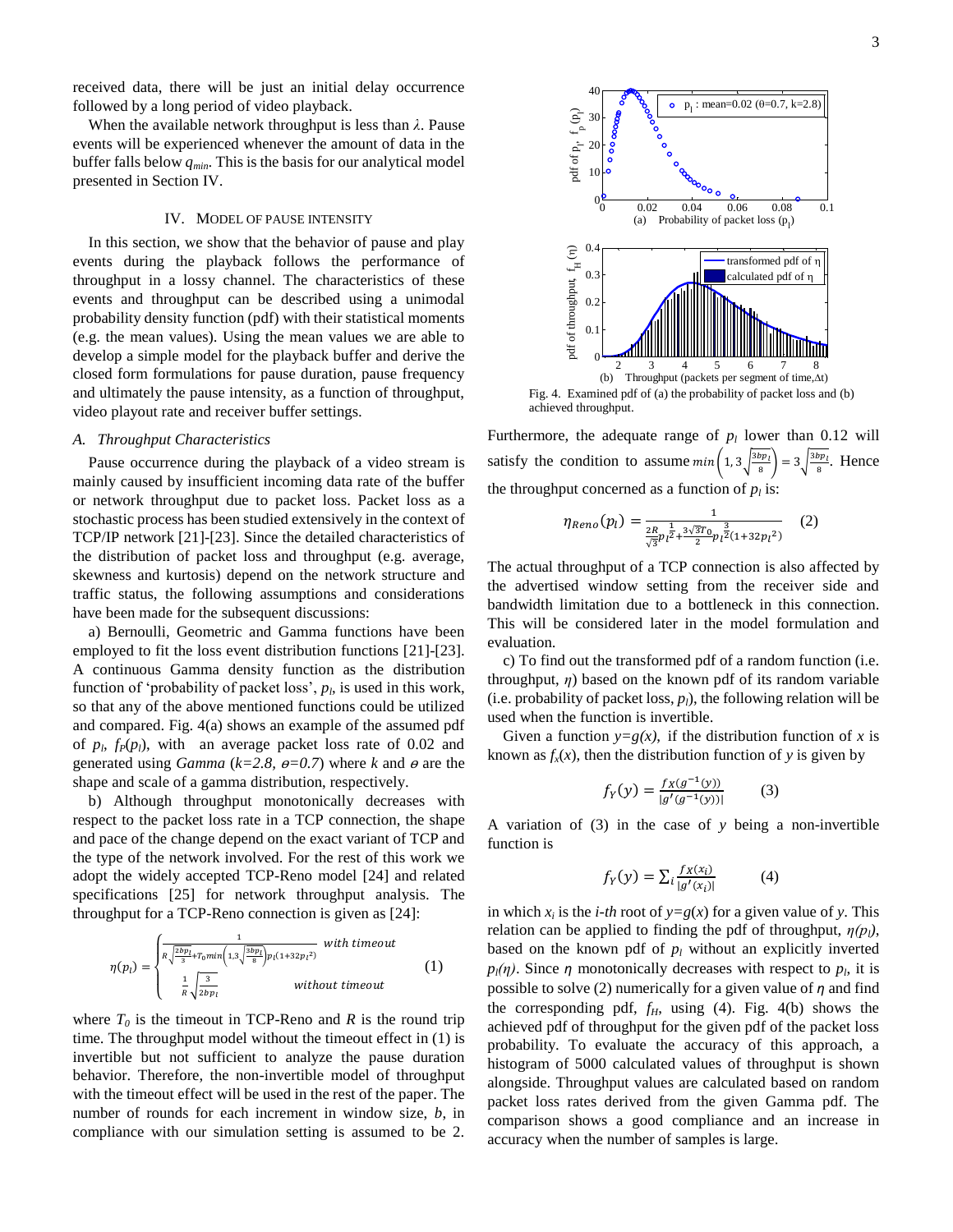## *B. Playback Characteristics*

The achieved distribution of throughput will be used to analyze the pause behavior as follows. In Fig. 5 the instant growth of buffer occupancy,  $\Delta q_i$ , and the total occupancy,  $q$ , can be written as a function of throughput during the time interval  $\Delta t_i$ , i.e.:

$$
\Delta q_i = \Delta t_i \cdot \eta_i \quad \text{and} \quad q = \sum \Delta q_i = \sum \Delta t_i \cdot \eta_i \tag{5}
$$

where  $\eta_i = \eta(p_i)$ . If  $\Delta t_i$  is constant i.e.  $\Delta t_i = \Delta t$ , and small enough to assume more than one segment per each pause event, then the occupancy of buffer, *q*, after *m* segments will be a random variable equal to the summation of *m* random variable, i.e.:

$$
q = \Delta t \sum_{i=1}^{m} \eta_i \quad (6)
$$

A value of *∆t=100ms* will be sufficient in (6) to satisfy the above conditions. If *q<sup>0</sup>* is the difference between the minimum threshold (i.e. the trigger of pause) and the maximum threshold (i.e. the trigger of play resumption) of the buffer, finding the value  $m=m_0$  that leads to  $q=q_0$  is actually another way of presenting the pause duration, *v*, i.e.:

$$
\begin{cases}\nv = m_0 \Delta t \\
where \, m_0 \, satisfies: \, \Delta t \sum_{i=1}^{m_0} \eta(p_i) = q_0\n\end{cases} (7)
$$

The equation (6) is a summation of *m* values of a random variable with the known derived pdf described in the previous subsection. The *m* variables in (6) have an independent and identical distribution (i.i.d). As long as the assessment segment *∆t* is small enough, compared to the minimum possible length of a pause to guarantee a large value of *m* (e.g. *m>10*), the central limit theorem can be used to find the distribution of *q* in (6), i.e. for  $\eta$ :  $f_H(\mu_\eta, \sigma_\eta)$ , hence we have

$$
q: \mathcal{N}_Q(m\mu_{\eta}, \sqrt{m}\sigma_{\eta}) \quad (8)
$$

where  $f_H$  is the pdf of throughput with mean and variance  $\mu_n$  and *ση*, respectively (referring to Fig. 4). The pdf of buffer occupancy,  $N_Q$ , is a normal distribution with a mean equal to  $m\mu_{\eta}$  and a variance equal to  $m\sigma_{\eta}^2$ . Obviously a subset of  $N_Q$ values, which are relevant to  $q=q_0$  when  $m=m_0$ , will satisfy (7). Given the relation between  $m_0$  and  $v$  in (7), these values will lead to the desired values for pause duration *v*, and their probabilities. Therefore, the probability of occurrences of the pause duration *v* can be expressed as:

$$
\begin{cases}\np(v) = p(q = q_0)|_{m = m_0} = \frac{1}{\sigma_\eta \sqrt{2\pi m_0}} e^{-\frac{(q_0 - m_0 \mu_\eta)^2}{2m_0 \sigma_\eta^2}} & \forall m_0 > 0 \\
given \eta: f_H(\mu_\eta, \sigma_\eta), \ q: \mathcal{N}_Q(m\mu_\eta, \sqrt{m} \sigma_\eta)\n\end{cases} (9)
$$

From  $(7)$ ,  $(8)$  and  $(9)$ , we can conclude that for any given pdf of  $\eta$  with its  $\mu_n$  and  $\sigma_n$  the probable pause durations can be described as a subset of normal distribution given in (8), regardless of the type of distributions for *η*. It is noted that (9) includes some samples of (8) which satisfy the condition given in (7). Fig. 6 depicts (9) as the examples of  $p_l$  and  $\eta$  in Fig. 4.

During the pause time there is no packet consumption in the buffer, so *λ* has no influence during this period. Using a similar method we can derive the distribution of play duration, *v'*, shown in Fig. 5, during which both throughput and the



playout/code rate (*λ*) must be considered while *λ* is assumed to be constant, i.e.:

$$
\begin{cases} v' = m_1 \Delta t \\ \text{where } m_1 \text{ satisfies } \Delta t \sum_{i=1}^{m_1} [\eta(p_i) - \lambda] = q_0 \end{cases} (10)
$$

Fig. 6 shows the probability of occurrence of the play duration corresponding to the pause duration derived previously.

Although the above discussion gives an insight into the behavior of pause due to the impairment of transport connections, it does not give a direct closed form expression showing the relationship between the pause duration or pause frequency and network conditions such as throughput or the packet loss rate. Most importantly, it does not show how this pause or buffer behavior affect the quality perceived by the end users of video streaming services using the TCP protocol. In the next subsection, the analytical model of the quality metric, Pause Intensity, will be presented, which combines the statistical features of both pause duration and pause frequency.

## *C. Pause Intensity Model*

By applying the transformed pdf and the central limit theorem we have shown that throughput, pause duration and play duration have unimodal distributions. This allows us to use the statistical elements such as the mean or maximum probable value to achieve the closed form representations of buffer characteristics. Any other parameter such as pause frequency will be defined as a function of these representative values. In this subsection, we establish the model of pause intensity, a no-reference quality assessment metric, based on the buffer underrun properties for video streaming in TCP networks. These buffer underrun properties are characterized by the average pause duration  $\bar{v}$ , and average pause frequency,  $\bar{f}_v$ , given network and buffer conditions and settings such as throughput, the code rate and receiver buffer fluctuation area.

Fig. 7 shows a typical pause-play period with all related parameters, where the playout buffer is large enough to absorb the effect of small fluctuations. The trend of the accumulated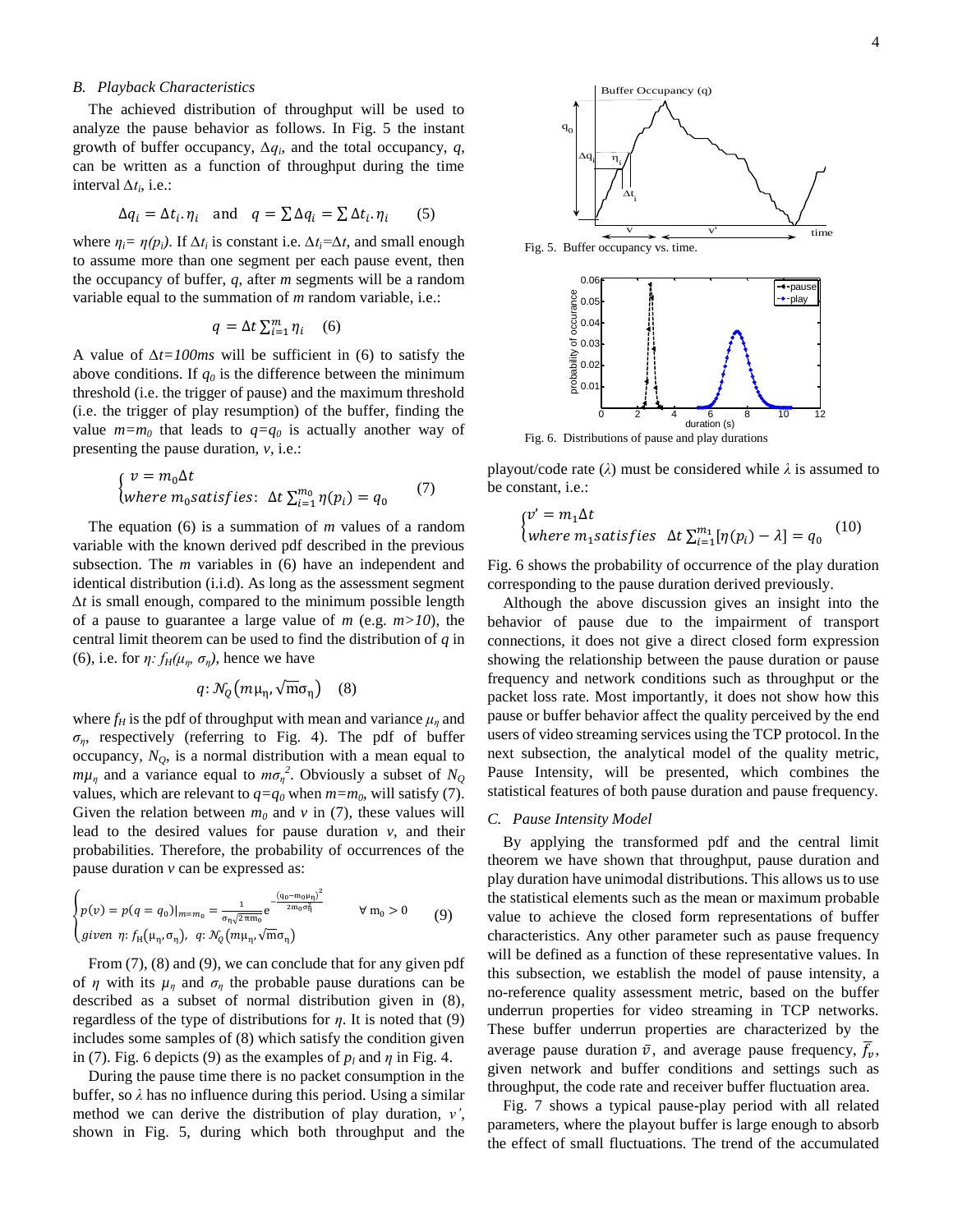data in the buffer between  $t_{v1}$  and  $t_{max}$  follows a line with the gradient equal to the average throughput in that period. The durations of pauses and plays are denoted by *v* and *v'*, respectively, and *w* represents the duration of a pause-play event. A pause event occurs when the number of buffered packets is reduced to *qmin* at time *tv1*. Play will resume whenever the number of buffered packets reaches  $q_{max}$  at time  $t_{max}$ . If the average throughput is less than the required video playout rate *λ*, the next pause will occur at time *tv2*. The buffered data during the pause-play event can be expressed as:

$$
\begin{cases}\n q_{pause} - q_{min} = \frac{q_{max} - q_{min}}{t_{max} - t_{v1}} (t - t_{v1}), \ t_{v1} < t \le t_{max} \\
 q_{play} - q_{max} = \frac{q_{max} - q_{min}}{t_{max} - t_{v2}} (t - t_{max}), \ t_{max} < t \le t_{v2}\n\end{cases} (11)
$$

Unlike the play time, there is no output from the buffer during the pause, which leads to:

$$
\begin{cases}\n q_{pause} = q_{min} + \eta(t - t_v), \ t_{v1} < t \le t_{max} \\
 q_{play} = q_{max} + (\eta - \lambda). (t - t_{max}), \ t_{max} < t \le t_{v2}\n\end{cases}
$$
\n
$$
(12)
$$

From (11) and (12), the parameters  $v, v'$  and  $w$  can be expressed as:

$$
\begin{cases}\nv = t_{max} - t_{v1} = \frac{q_0}{\eta} \\
v' = t_{v2} - t_{max} = \frac{q_0}{\lambda - \eta} \\
w = \frac{q_0 \lambda}{\eta(\lambda - \eta)} \\
q_0 = q_{max} - q_{min} = fluctuation \text{ area in the buffer}\n\end{cases}
$$
\n(13)

Recalling the definitions of pause intensity, the average pause duration and pause frequency from [4] and discussions in Subsection IV-C, we use the average values to represent the parameters given in (13), and then we have.

$$
\begin{cases}\n\text{average pause duration} = \bar{v} = \frac{q_0}{\eta} \\
\text{pause frequency} = \bar{f}_v = \frac{1}{\bar{w}} = \frac{\eta(\lambda - \eta)}{q_0 \lambda} \\
\text{Pause Intensity} = PI = \bar{v} \cdot \bar{f}_v = 1 - \frac{\eta}{\lambda}\n\end{cases} (14)
$$

The pause duration  $\bar{v}$  is a function of a dedicated buffer fluctuation area  $q_0$  and network throughput  $\eta(p)$ . It is however not affected by the video playout rate *λ* as no output from the buffer during the pause. Pause intensity (PI) represents the relative effectiveness of throughput compared to the required playout rate  $\lambda$  and is not affected by  $q_0$ . The frequency of a pause-play sequence  $\bar{f}_v$  is built upon the combination of the playout rate, network throughput and buffer settings (i.e. the buffer size). These features will be exploited further during the performance analysis in the following sections.

As explained in Section IV-A, we adopt TCP-Reno in our work and the throughput used in the PI model (14) is given in (2). Recalling the nature of a pause-play period *w*, intuitively it can be seen from Fig. 7 that *w* has a finite value if  $\eta_{\text{average}} < \lambda$ . The change rate of  $w$  in (13) is given by:

$$
dw = \frac{\partial w}{\partial \eta} d\eta + \frac{\partial w}{\partial \lambda} d\lambda = q_0 \left( \frac{-\lambda(\lambda - 2\eta)}{\eta^2 (\lambda - \eta)^2} d\eta + \frac{-1}{(\lambda - \eta)^2} d\lambda \right) \tag{15}
$$

Furthermore, the change rate of *w* with respect to *η*, defined as *β*, can be determined by:



Fig. 7. A typical pause-play period



Fig. 8. Critical points of pause-play sequence in relation to throughput and packet loss probability.

$$
\begin{cases}\n\beta = \frac{dw}{d\eta} = q_0 \frac{-\lambda(\lambda - 2\eta)}{(\eta(\lambda - \eta)^2} \\
\lambda = \lambda_0 = cte, \ \eta = \min\left(\eta_{Reno}(p), BW_{min}, \frac{w_m}{RT}\right)\n\end{cases} (16)
$$

in which the playout rate  $\lambda$  is considered to be a positive constant value without a continuous change. The actual throughput  $\eta$  is the minimum among the calculated throughput in (16), the bottleneck bandwidth *BWmin* and the advertised window size per round-trip time *Wm/RTT*.

Fig.8 depicts the features given by (16) and the critical points against the probability of packet loss rate *p*. As it is shown, the vertical asymptote  $p = P_0$  in which  $\eta(p_0) = \lambda_0$  is the returning point of *w* from infinity, and consequently it is the point from which pauses begin to occur within the range denoted by *B*. From the point where  $p = P_l$ , which results in  $\eta(p_l) = \lambda_0/2$ , the pause duration starts exceeding the play duration and viewers satisfaction will be less likely within the range denoted by *C*. Later we will see that  $p = P_l$  is the extremum point of pause frequency as well. Throughput in the range denoted by *A* is higher than what is required and pauses are therefore unlikely to happen.

The pause intensity model established in this section will be validated by simulation and subjective testing to show its effectiveness, accuracy and other features in the following sections.

## V. SIMULATION AND SUBJECTIVE TESTING

#### *A. Simulation Setup*

The simulation was carried out using NS-2 with the parameters specified in Table I. A simple bottleneck was established with a single sender and receiver. Only one video stream was assumed and no background traffic was employed. Packet loss was set to vary from 0% to 12% which affects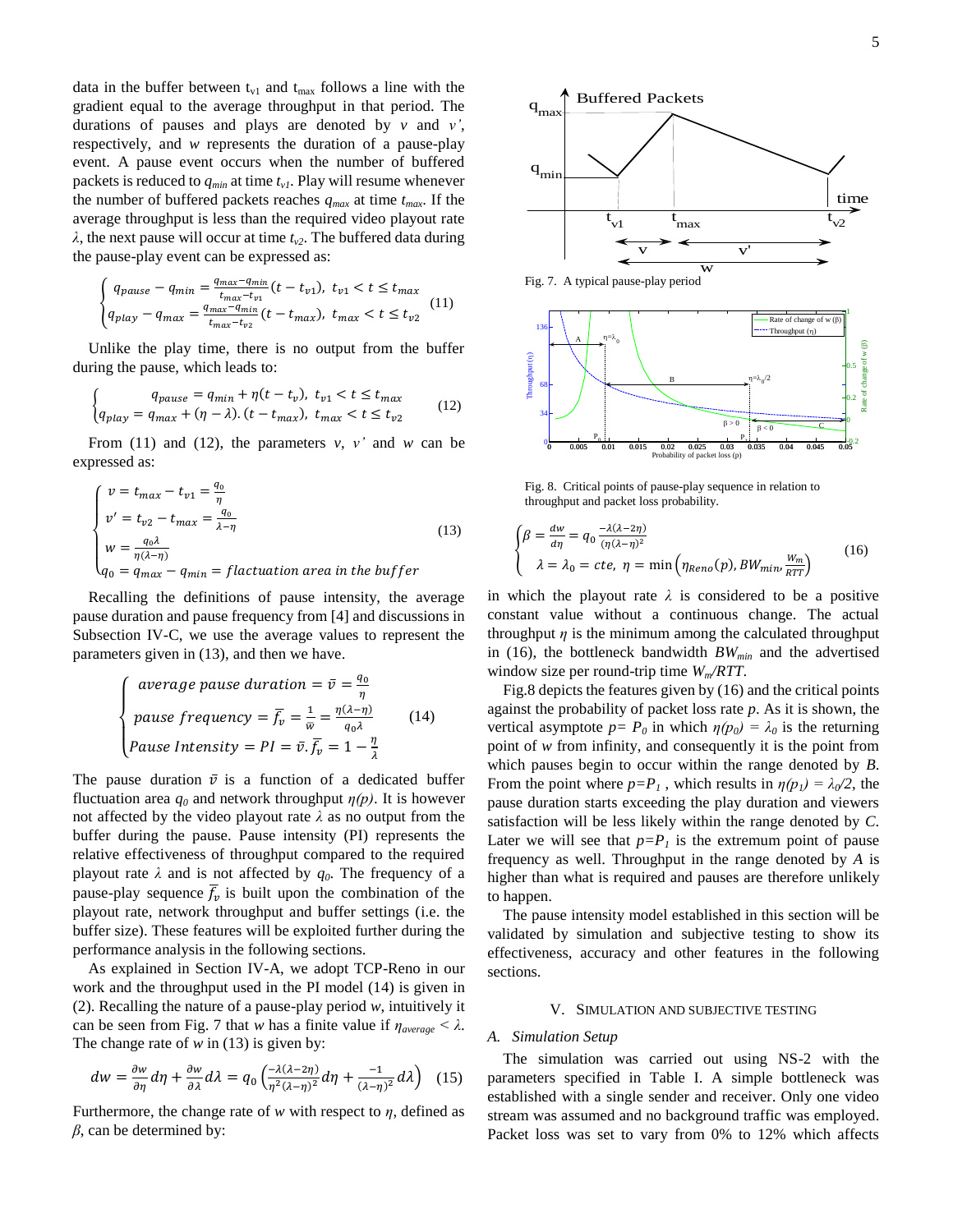| 1 AD LET                |                                                        |                   |              |  |  |  |
|-------------------------|--------------------------------------------------------|-------------------|--------------|--|--|--|
| <b>SIMULATION SETUP</b> |                                                        |                   |              |  |  |  |
| Connection              | $100$ KB/s<br>Video code rate $\lambda_0$<br>TCP(Reno) |                   |              |  |  |  |
| <b>Bottleneck</b>       | 1Mb/s                                                  | Packet Loss Range | $0\% - 12\%$ |  |  |  |
| Packet size             | 1500 B                                                 | $q_{\text{max}}$  | 200KB        |  |  |  |
| $RTT_{average}$         | $128$ ms                                               | $q_{\min}$        | 1.5KB        |  |  |  |
| $T_0$                   | $128$ ms                                               | Window Size $W_m$ | 20           |  |  |  |

TABLE I

TABLE II SUBJECTIVE TESTING SETUP

|                    | Subjective Testing 1 |                  |                  |                  | Subjective<br>Testing 2 |
|--------------------|----------------------|------------------|------------------|------------------|-------------------------|
|                    | MotoGP<br>(M)        | Run(R1)          | News $(N)$       | Cartoon<br>(C)   | Rally (R2)              |
| codec              | H <sub>264</sub>     | H <sub>264</sub> | H <sub>264</sub> | H <sub>264</sub> | H <sub>264</sub>        |
| resolution         | 540x360              | 640x360          | 640x360          | 640x360          | 640x360                 |
| frame rate         | 30                   | 25               | 25               | 25               | 30                      |
| encoding<br>rate   | 840kbps              | 781kbps          | 781kbps          | 781kbps          | 788kbps                 |
| video length       | 90s                  | 90s              | 90s              | 90s              | 90s                     |
| reviewers/<br>clip | 19                   | 17               | 16               | 17               | 20                      |
| no. of clips       | 16                   | 10               | 10               | 10               | 12                      |

network throughput and consequently buffer behavior. An element of randomness was added into the timing of packet loss occurrence, i.e. for each loss rate, 10 simulations were executed such that the packet loss timing was varied with the level of buffer occupancy. The mean and deviation of the simulation results for that loss rate can then be shown.

NS-2 was used to provide the output of the network and a separate module was written to simulate buffer behavior based on the discussion in Section IV. The buffer size (198.5*KB* or ~133 packets) was selected to be approximately double the video coding rate, which correlates to around 2 seconds of video. The playout rate and buffer size were also selected based on the requirements of live streaming services.

## *B. Subjective Testing Setup*

In order to verify the success of the pause intensity metric, subjective testing was also carried out. Testers were instructed that ratings given for each video should represent their overall viewing experience and reflect their real viewing expectations. Due to the nature of the impairment, relatively long video sequences of 90 seconds were used. In accordance with ITU P.911 [26], a five scale overall quality rating, i.e. Mean Opinion Score (MOS) was employed with the terminology recommended by the ITU. In contrast to the previous work [5] which used the Degradation Category Rating (DCR), this work adopted the single stimulus method: Absolute Category Rating (ACR). Table II shows the corresponding setting parameters for two groups of subjective testing that were carried out: Subjective Testing-1 and Subjective Testing-2.

In Subjective Testing-1, four different types of video sequences were used, namely MotoGP, Run, News and Cartoon, with similar parameters as shown in Table II. 'MotoGP' have a large amount of fast paced motion in scenes and a large number of cuts from scene to scene. 'Run' contains a lot of motion in the image itself and, in addition to which there is a substantial amount of camera panning. 'News' on the other hand contains neither camera panning nor large amounts of motion in the clip and with few scene changes. 'Cartoon' contains a small amount of panning, a fair amount of movement



Fig. 9. An example of the characteristics for subjective testing-1 (MotoGP video sequence scenarios).



within frames and a large number of scene changes. The choice of these clips was aimed to assess not only the correlation property of pause intensity (the new objective metric) with the subjective opinion scores, but also the content independency of PI.

In Subjective Testing-2, further investigation was carried out to assess the robustness of PI in terms of accommodating different buffer characteristics, especially to test if the metric still provides a good correlation with viewer experience in more extreme cases. This part of the work therefore provides stress testing evaluating the presence of either high pause frequency or long pause duration whilst maintaining a constant value of PI. The content named 'Rally' is chosen for the discontinuity to make an obvious contrast for testers. Characteristics of this video sequence are in the same range of Subjective Testing-1 given in Table II.

The detailed compositions of each PI used for both groups of subjective testing are provided in Tables III and V, respectively, in Section VI.

Fig. 9 shows an example of the impairment characteristics in Subjective Testing-1 using the MotoGP video sequences. In this case, varying levels of pause intensity were used in a range of  $0.05 - 0.75$ . As discussed previously, each pause intensity value is repeated because the pause duration and frequency is varied to make different compositions of the same pause intensity value. To reveal the buffer behavior for each pause intensity value, two different compositions for the same PI value were used. The PI values shown on the horizontal axis of Fig.9 represent the first and second scenarios alternatively. The first scenario has a lower pause frequency (represented by the black points in Fig.9) than the second scenario, meaning that both the play duration and pause duration in first scenario are larger than those in scenario 2.

Fig. 10 shows an example of videos used in Subjective Testing-2 (stress testing of PI with either extremely high pause frequency or long pause duration), which illustrates the contrast between pause-play scenarios with pause frequencies being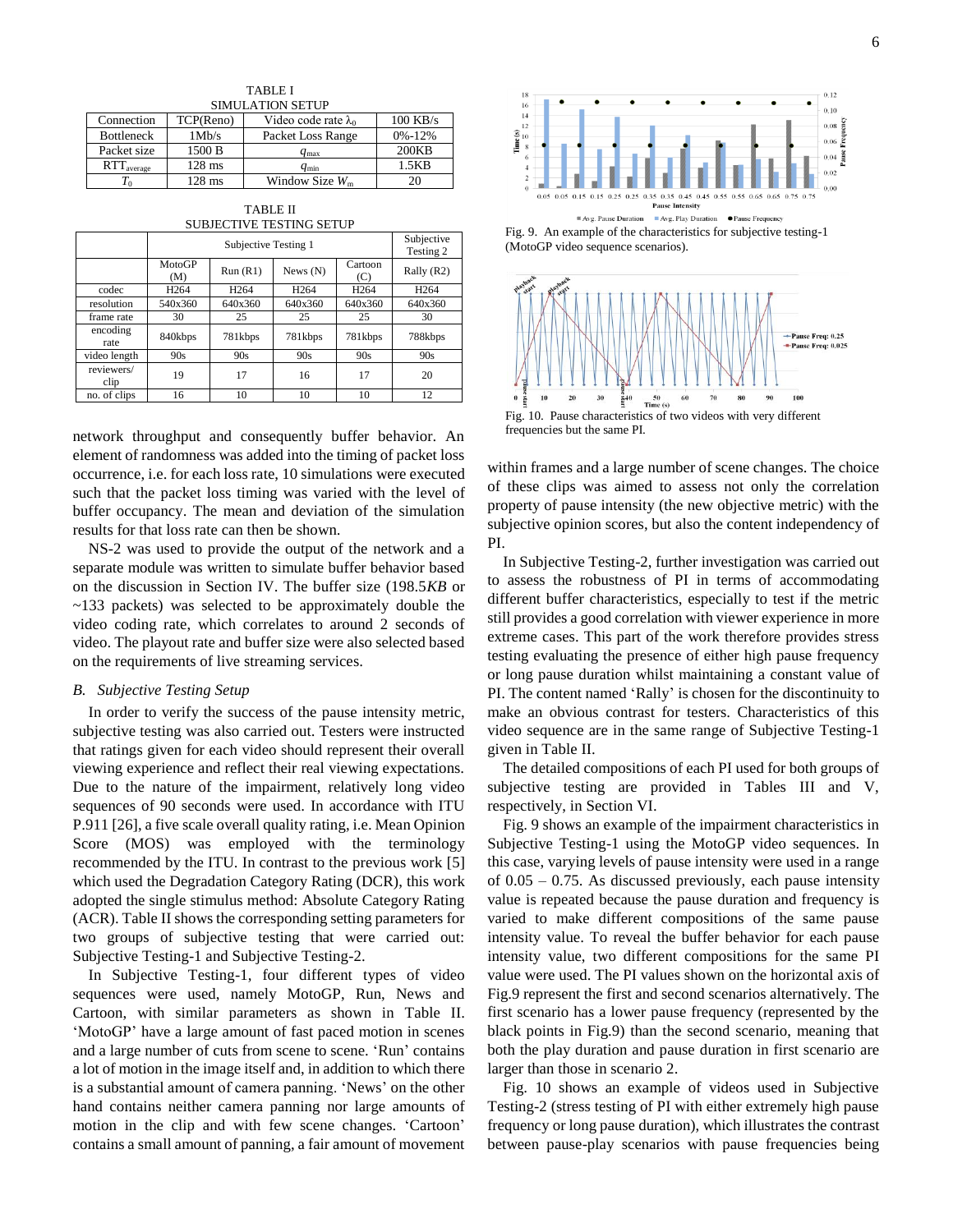

Fig. 11. Model and simulation comparisons: (a) pause duration vs. loss probability; (b) pause frequency vs. loss probability; and (c) PI vs. loss probability.

0.03 and 0.25, respectively, but with both having the same pause intensity. The upward slope is the time taken to fill up the buffer and the downward slope shows the time when the video is played out. In addition, the significant difference in pause duration between the two videos is also clearly visible.

In all tests [27], video sequences with specified pause intensity were selected randomly from the pool of possible scenarios. Testers were allowed to vote for up to 6 clips in each run and each video was run between 14-20 times for the purpose of evaluation. Testers were invited through social media and local communities and largely did not possess any specific technical background. The testing environment also allowed the user to choose whether to continue to watch or not due to the level of impairment imposed.

## VI. RESULTS AND ANALYSIS

## *A. Model Verification by Simulation*

Fig. 11 illustrates the results of the analytical model in comparison with the simulation results obtained in the environment with the parameters given in Table I. As described earlier, each value produced in simulations represents the mean and deviation of 10 runs. Additionally, for each set of simulation test results, the best fitted curve to the model has been depicted. Clearly, both simulation and model results, as exhibited in Fig. 11, are closely matched, which suggests that our model can successfully characterize the buffer underrun behavior with a high precision.

Fig. 11(a) shows the changes in pause duration against the probability of packet loss in the network. It may be recalled that pause duration is a function of throughput *η* and the buffer fluctuation area  $q_0$ , which is not dependent of the playout rate  $\lambda$ , as demonstrated in (14). It can be understood that as the packet loss probability increases, throughput decreases and therefore more time is required to fill the buffer to the playout threshold level *qmax*. It is also noticed that pause duration remains unchanged for the small values of *p* as network throughput is relatively stable under this condition.

Another important point we would like to make is based on the result of pause frequency or underrun probability, as shown in Fig. 11(b). It reveals that pause frequency does not change monotonically as the packet loss probability increases. It increases with the loss probability when *p* is relatively small, and will adversely decrease when *p* increases up to a certain value (denoted by  $P<sub>1</sub>$  in Fig. 11(b) and Fig. 8). This is because the pause duration increases steadily with the loss probability as shown in Fig. 11(a). As a result, the number of pauses will be reduced, so will the pause frequency. This phenomenon reveals that using pause frequency or the underrun probability alone simply cannot reflect the video playout quality as the viewer's QoE is directly affected by the change in loss conditions of the network.

Fig. 11(c) shows the performance of pause intensity which changes monotonically in the whole range of the packet loss probability specified. The advantage of using PI is demonstrated as opposed to using a single parameter such as pause frequency as discussed above. PI shows a positive correlation with the packet loss probability, meaning that the metric is able to reflect network conditions, which is not the case for pause frequency and other parameters associated with buffer underrun such as average pause duration and average play duration. In summary, PI is a comprehensive metric that encompasses all the behavioral characteristics of the buffer. This conclusion will be further confirmed by subjective testing results discussed later.

## *B. Subjective Assessment-1 for Pause Intensity*

As described in Section V, 45 video sequences of four different types (MotoGP, Run, News and Cartoon) were used in the first group of subjective testing. The detailed setting parameters such as pause intensity, pause frequency and pause duration, and the testing results in terms of the MOS rating for each test are given in Table III. Fig.12, constructed using the information provided in Table III, demonstrates the advantages of using the pause intensity metric over pause frequency and pause duration.

First of all, Fig. 12(a) shows two important features of this new metric: (1) pause intensity is closely correlated with the viewer's experienced quality for a wide range of PI values which encompass varying compositions of pause frequency and pause duration; and (2) this correlation is consistent with different types of video sequences tested, or in other words, pause intensity is highly content independent.

In Figs.  $12(b)$  and  $12(c)$ , the results show that both pause frequency and pause duration have poor correlation with MOS for all the video content used. For example from Table III,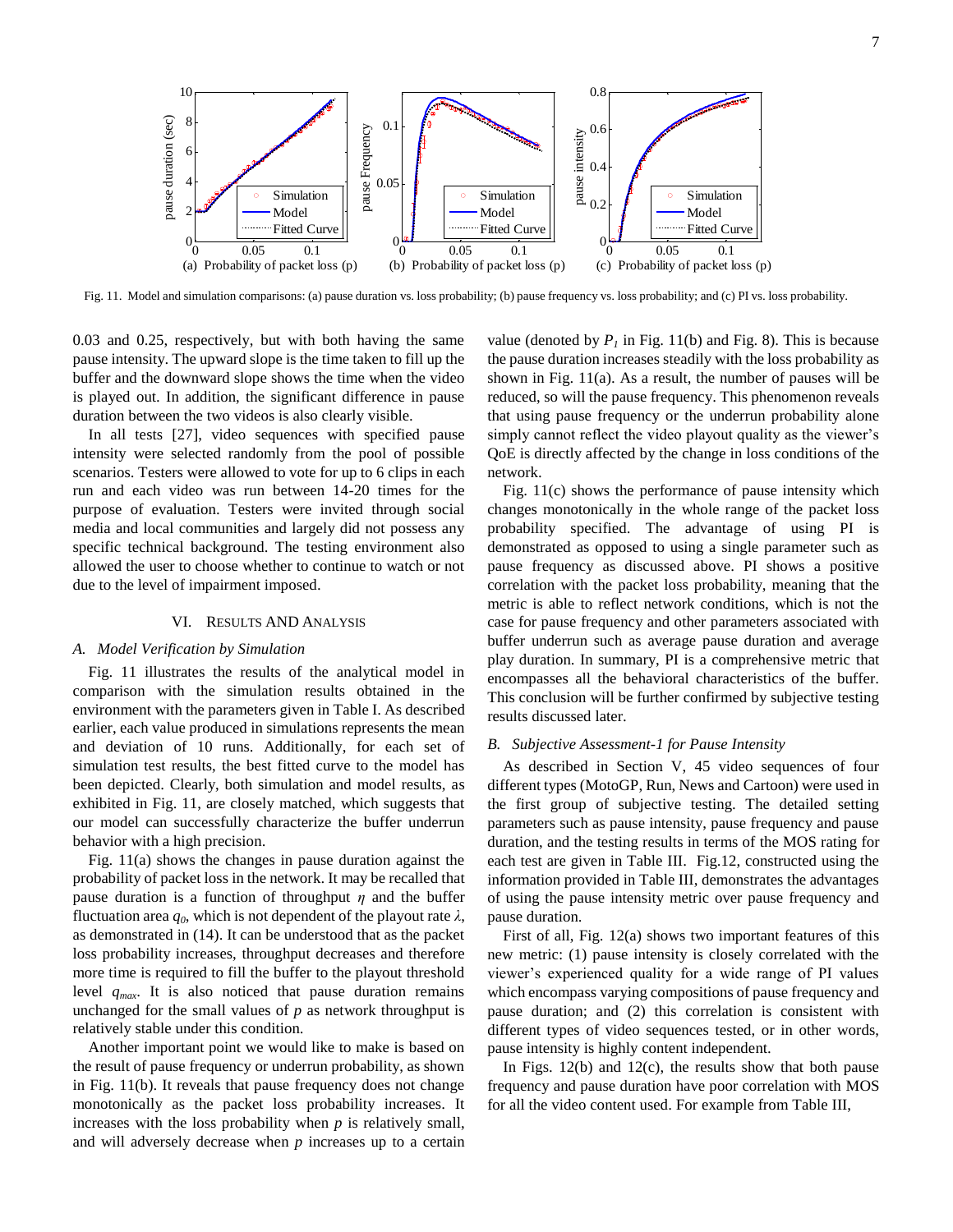

Fig.12. Results for Subjective Testing-1: MOS vs. (a) PI, (b) pause frequency, and (c) pause duration.

TABLE III SUBJECTIVE TESTING-1 RESULTS

|             |                  | PI       | SOBJECTIVE TESTING-T RESOETS |                  |          |
|-------------|------------------|----------|------------------------------|------------------|----------|
| Video<br>ID | Video<br>content |          | Pause<br>Frequency           | Average<br>Pause | MOS      |
|             |                  |          |                              | Duration         |          |
|             |                  |          |                              | (sec)            |          |
| 0           | M                | 0.05     | 0.06                         | 0.93             | 4.35     |
| $\mathbf 1$ | M                | 0.05     | 0.11                         | 0.43             | 4.34     |
| 2           | M                | 0.16     | 0.06                         | 2.8              | 4.03     |
| 3           | M                | 0.16     | 0.11                         | 1.46             | 4.19     |
| 4           | M                | 0.23     | 0.06                         | 4.22             | 3.57     |
| 5           | M                | 0.26     | 0.11                         | 2.31             | 3.24     |
| 6           | M                | 0.33     | 0.06                         | 5.87             | 3.42     |
| 7           | M                | 0.33     | 0.11                         | 3                | 3.08     |
| 8           | M                | 0.43     | 0.06                         | 7.72             | 2.21     |
| 9           | M                | 0.44     | 0.11                         | 3.97             | 2.41     |
| 10          | M                |          | 0.06                         | 9.2              | 1.88     |
|             |                  | 0.51     |                              |                  |          |
| 11          | M                | 0.5      | 0.11                         | 4.47             | 1.72     |
| 12          | M                | 0.69     | 0.06                         | 12.33            | 2.05     |
| 13          | M                | 0.64     | 0.11                         | 5.79             | 1.99     |
| 14          | M                | 0.73     | 0.06                         | 13.16            | 1.55     |
| 15          | M                | 0.69     | 0.11                         | 6.21             | 1.43     |
| 16          | R1               | 0.097561 | 0.04878                      | 2                | 3.8      |
| 17          | R1               | 0.097087 | 0.097087                     | 1                | 3.933333 |
| 18          | R <sub>1</sub>   | 0.219512 | 0.04878                      | 4.5              | 3.55     |
| 19          | R1               | 0.220588 | 0.147059                     | 1.5              | 3.733333 |
| 20          | R <sub>1</sub>   | 0.305344 | 0.050891                     | 6                | 2.85     |
| 21          | R <sub>1</sub>   | 0.306122 | 0.204082                     | 1.5              | 2.933333 |
| 22          | R1               | 0.401606 | 0.040161                     | 10               | 2        |
| 23          | R <sub>1</sub>   | 0.401198 | 0.299401                     | 1.34             | 2.066667 |
| 24          | R1               | 0.5      | 0.04                         | 12.5             | 1.7      |
| 25          | R <sub>1</sub>   | 0.5      | 0.238095                     | 2.1              | 1.466667 |
| 26          | N                | 0.097561 | 0.04878                      | $\overline{2}$   | 4.11     |
| 27          | N                | 0.097087 | 0.097087                     | $\mathbf{1}$     | 4.1875   |
| 28          | N                | 0.219512 | 0.04878                      | 4.5              | 3.83     |
| 29          | N                | 0.220588 | 0.147059                     | 1.5              | 3.75     |
| 30          | Ν                | 0.305344 | 0.050891                     | 6                | 3.22     |
| 31          | N                | 0.306122 | 0.204082                     | 1.5              | 2.8125   |
| 32          | Ν                | 0.401606 | 0.040161                     | 10               | 2.56     |
| 33          | N                | 0.401198 | 0.299401                     | 1.34             | 2.1875   |
| 34          | Ν                | 0.5      | 0.04                         | 12.5             | 2.11     |
| 35          | Ν                | 0.5      | 0.238095                     | 2.1              | 1.8125   |
| 36          | с                | 0.097561 | 0.04878                      | 2                | 3.95     |
| 37          | C                | 0.097087 | 0.097087                     | 1                | 3.823529 |
| 38          | С                | 0.219512 | 0.04878                      | 4.5              | 3.45     |
| 39          | С                | 0.220588 | 0.147059                     | 1.5              | 3.588235 |
| 40          | C                | 0.305344 | 0.050891                     | 6                | 2.85     |
| 41          | C                | 0.306122 | 0.204082                     | 1.5              | 2.529412 |
| 42          | C                | 0.401606 | 0.040161                     | 10               | 2.15     |
| 43          | C                | 0.401198 | 0.299401                     | 1.34             | 2.117647 |
| 44          | C                | 0.5      | 0.04                         | 12.5             | 1.75     |
| 45          | C                | 0.5      | 0.238095                     | 2.1              | 1.823529 |

the pause frequencies of Videos 1 and 15 are identical, but their

TABLE IV PEARSON CORRELATION COEFFICIENT *(r)*

|                                 |              | Pause     | Pause    | Pause     |
|---------------------------------|--------------|-----------|----------|-----------|
|                                 |              | Frequency | Duration | Intensity |
|                                 | Moto GP (M)  | $-0.040$  | $-0.760$ | $-0.953$  |
| <b>Subjective</b>               | Run(R1)      | $-0.316$  | $-0.505$ | $-0.972$  |
| <b>Testing -1</b>               | News $(N)$   | $-0.470$  | $-0.381$ | $-0.973$  |
|                                 | Cartoon (C)  | $-0.355$  | $-0.499$ | $-0.979$  |
| Subjective<br><b>Testing -2</b> | Rally $(R2)$ | $-0.366$  | $-0.254$ | $-0.923$  |

corresponding mean opinion scores (MOS) are 4.35 and 1.43, respectively. A similar result can be found by evaluating the average pause duration in Videos 6 and 15. In this case, the pause duration shows a variation of just 0.34 seconds, but the MOS varies greatly (3.42 and 1.43, respectively). Clearly, it is confirmed that pause frequency or pause duration alone does not provide a good correlation with viewer opinion.

In addition, the Pearson Correlation Coefficient or simply correlation coefficient (*r*) is also adopted to evaluate the correlation performance of PI, pause frequency and pause duration with MOS, respectively, as shown in Table IV. The correlation coefficient, *r*, for all the types of video sequences is calculated based on the results in Table III and Table V, and using the formula given below [28].

$$
r = \frac{\sum (x - \bar{x})(y - \bar{y})}{\sqrt{\sum (x - \bar{x})^2 \sum (y - \bar{y})^2}} \tag{17}
$$

where *x* and *y* are two sets of data, one representing PI, pause frequency, or pause duration and the other representing MOS;  $\bar{x}$  and  $\bar{y}$  are the mean of *x* and *y*, respectively. The correlation coefficient is used here to examine the linear relationship between PI, pause frequency or pause duration and MOS.

The correlation coefficients in Table IV clearly show that PI has a consistent high correlation with the viewer's experienced quality while the performances of pause frequency and pause duration are inconsistent and they have low correlation in most cases, especially for pause frequency. We have also examined the Spearrman's rank correlation coefficient for this work and found that it gives very similar results to those produced by applying the Pearson correlation coefficient.

#### *C. Subjective Assessment-2 for Pause Intensity*

The second subjective testing session allows for stress testing of the pause intensity metric, where similar PI values are used with vastly different compositions. As shown in Table V,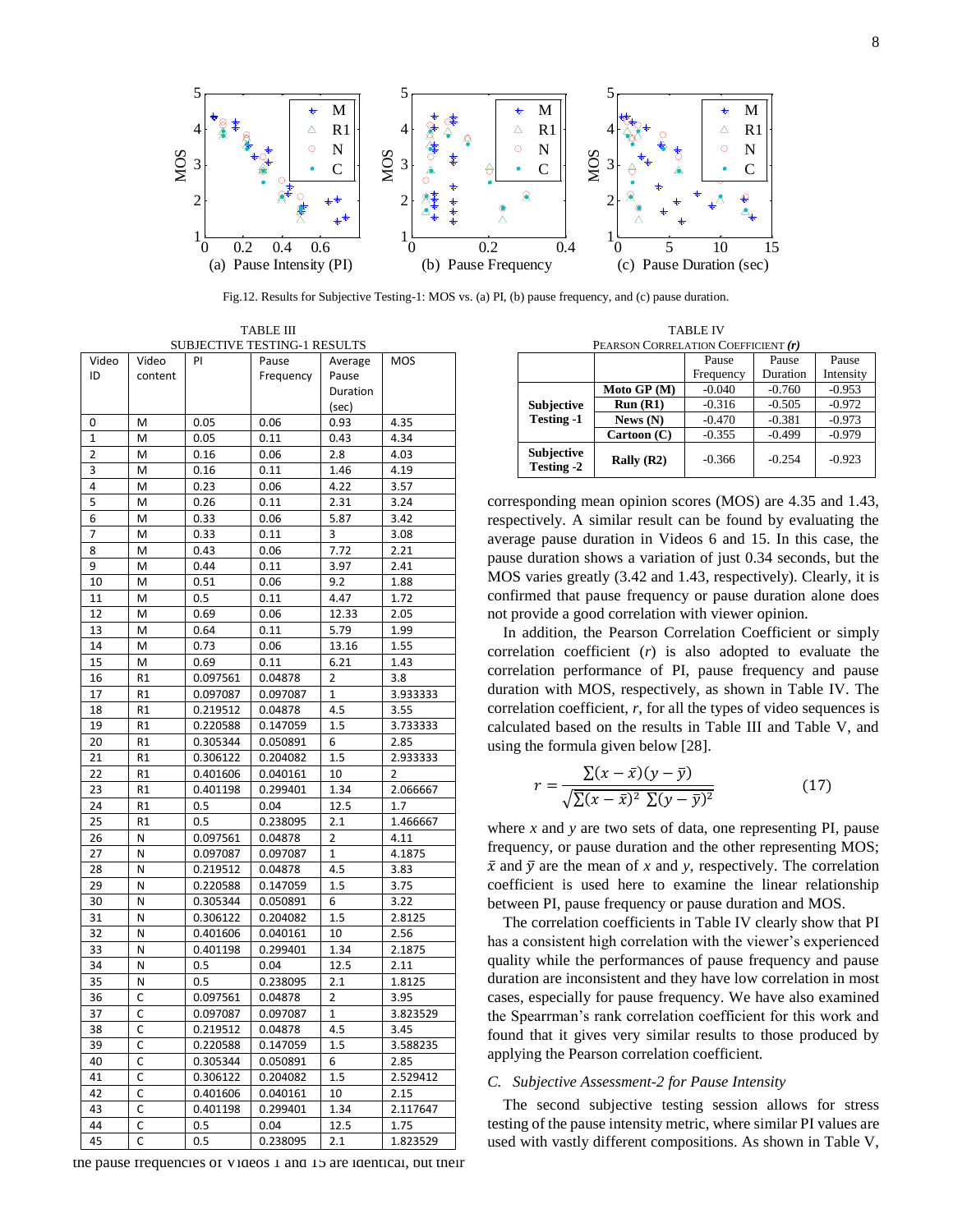

Fig. 13. Results for Subjective Testing-2: MOS vs. (a) PI, (b) pause frequency, and (c) pause duration.

the bolded values represent the sequences with a high pause frequency and shorter pause duration while the opposite scenarios are represented by the non bolded values. Given these extreme cases of pause frequency and pause duration combinations whilst maintaining similar PI values, the aim of this testing session is to explore the suitability of pause intensity in these scenarios. Based on Table V and the resulting Fig.13, we are able to assess the correlation performance of various buffer characteristics with the perceived viewer quality (MOS), in the same way as for testing session 1.

Again, it is evident from Fig. 13(a) and Table V that a clear correlation between MOS and PI can be obtained even with the huge difference in pause characteristics composition. For example, both Videos 2 and 3 in Table V have the same PI value of 0.22 and receive very similar MOS ratings, in spite of the very different pause frequency and duration compositions in these cases. The respective average pause frequency in Video 3 is 0.19, much higher than that in Video 2 which is just 0.02; while the average pause duration of Video 3 is around 1.2 seconds, much shorter than 9.3 seconds for Video 2. This property is also agreed by the Pearson Correlation Coefficient indicated.

Fig. 13(b) shows, however, that the quality of experience of viewers as per MOS is inconsistent with the values of pause frequency. Videos 2 and 10, for example, have the same pause frequency (0.02), but their MOS values (3.93 and 1.50) do not match by a big margin, according to Table V.

Fig. 13(c) also indicates the shortcomings of using pause duration as a quality metric. Five videos (1, 3, 4, 7, 8) all have pause durations of around 1.1 seconds but the viewers' quality of experience varies greatly. It is also noticed that although the MOS ratings of Videos 0 and 1 are very close (3.76 and 3.67), their average pause durations are so different (11.76 and 1.08), showing no correlation between them.

Looking back at Table IV, the correlation coefficient for PI in Subjective Testing-2 overwhelmingly outperforms the other two pause characteristics. In addition, although pause duration has shown some correlation with varied levels in Subjective Testing-1, this performance is inconsistent with testing scenarios such as in Subjective Testing-2 where a very low correlation is recorded for pause duration.

All the results have demonstrated that PI performs consistently and holds a linear relationship with MOS in varied testing scenarios and this relationship is content independent.

TABLE V

| <b>SUBJECTIVE TESTING-2 RESULTS</b> |      |           |          |            |  |  |
|-------------------------------------|------|-----------|----------|------------|--|--|
|                                     |      | Average   |          |            |  |  |
| Video                               |      | Pause     | Pause    |            |  |  |
| ID                                  | PI   | Frequency | Duration | <b>MOS</b> |  |  |
| $\theta$                            | 0.10 | 0.01      | 11.76    | 3.76       |  |  |
| 1                                   | 0.10 | 0.09      | 1.08     | 3.67       |  |  |
| $\overline{2}$                      | 0.22 | 0.02      | 9.29     | 3.93       |  |  |
| 3                                   | 0.22 | 0.19      | 1.17     | 3.79       |  |  |
| 4                                   | 0.29 | 0.25      | 1.17     | 2.72       |  |  |
| 5                                   | 0.31 | 0.03      | 12.00    | 3.00       |  |  |
| 6                                   | 0.31 | 0.03      | 12.52    | 3.09       |  |  |
| 7                                   | 0.33 | 0.31      | 1.08     | 2.68       |  |  |
| 8                                   | 0.40 | 0.30      | 1.33     | 1.77       |  |  |
| 9                                   | 0.42 | 0.02      | 18.32    | 1.93       |  |  |
| 10                                  | 0.47 | 0.02      | 25.98    | 1.59       |  |  |
| 11                                  | 0.50 | 0.33      | 1.50     | 1.65       |  |  |

## VII. CONCLUSION

This paper has explored the pause intensity metric in the context of video streaming in a TCP network, and provided a detailed analysis of the advantages of PI over other existing metrics that characterize buffer underrun. The analytical model developed reveals that the PI metric can be determined by both the video playout rate and network throughput and, more precisely, it is a ratio of the rate difference  $(\lambda - \eta)$  to the playout rate *λ*.

We have verified the model through extensive simulation using NS-2, which demonstrates the high accuracy of the model established. We have also provided subjective testing results based on 57 video streaming clips, signifying that the PI metric has a very good correlation with the viewer's quality of experience (QoE) in terms of the MOS ratings. In addition, we have shown that either pause frequency or pause duration is not sufficient on its own to reflect the perceived video playback quality by viewers. The results from subjective tests have confirmed the independency and consistency of our metric through testing different types of video clips and allowing vastly different compositions (constituted by both pause frequency and pause duration) for defining PI values.

Being a no-reference metric and related to network performance and system settings, PI values can be easily made available for network operators and services providers to predict user's QoE even before the video is actually played out at the receiver. As such, the conventional control mechanism such as rate adaptation can then be used more effectively and in